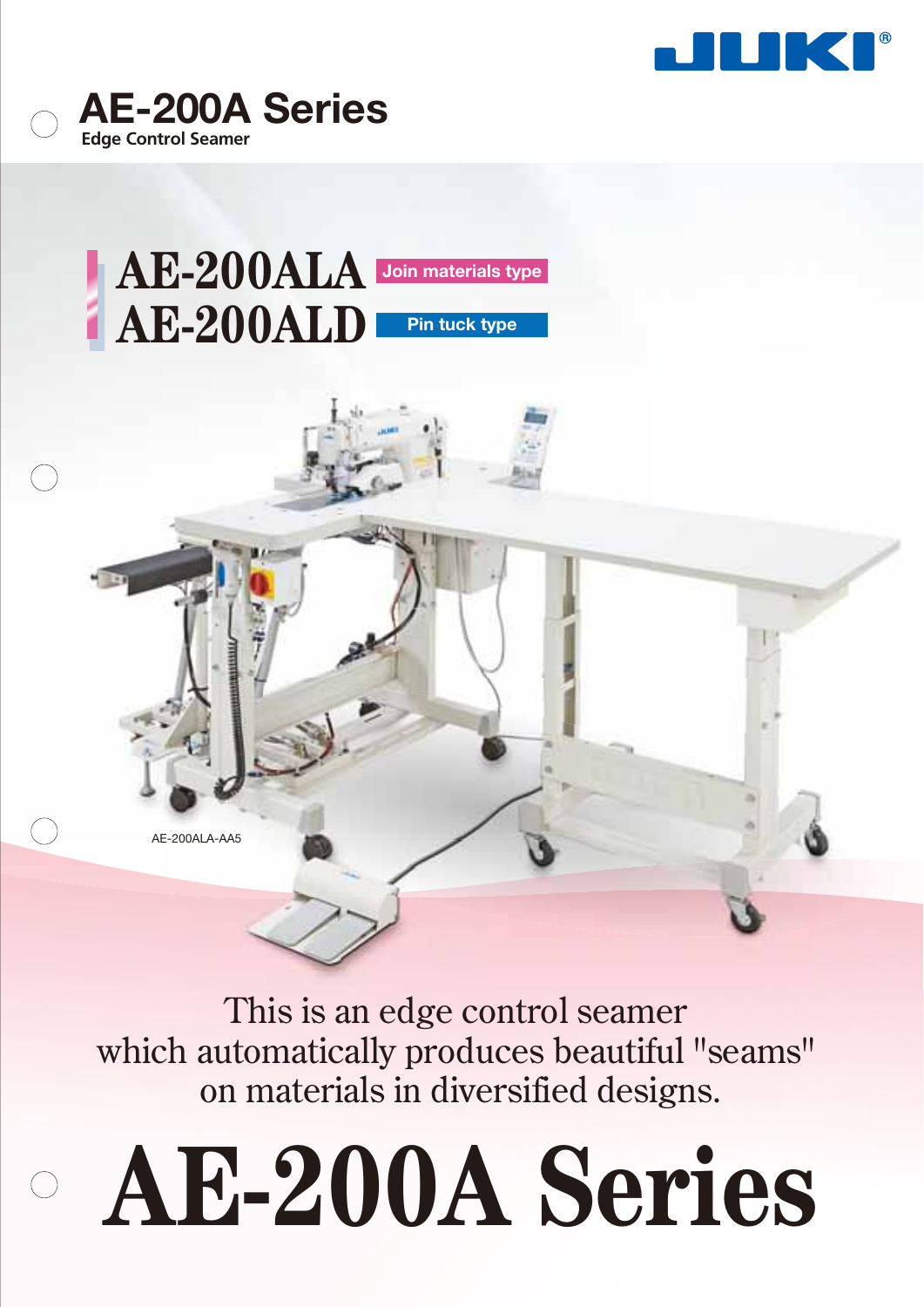# With JUKI's unique material end control technique, the sewing machine joins materials with delicate and high-quality seams.



The AE-200A edge control seamer is now launched. The machine is configured with JUKI's unique sensor and manipulator-control mechanisms allowing inexperienced operators to join materials with different curves with great finesses matching the finished seam quality of highly skilled operators. Sewing specifications can be quickly and accurately adjusted via touch panel to meet the requirement of various design changes and which helps operators join materials nimbly and skillfully while enhancing productivity even in sewing processes for custom-designed articles in small lots.

# **AE-200ALA Join materials type**

# High-quality joining of materials

**The sewing machine is applicable to the sewing of materials with different curves and different-in-kind materials.**

It is necessary for the joining of materials with beautiful textures added to carry out sewing of the materials and aligning their ends with notches simultaneously. The AE-200A allows, through by its unique techniques, inexperienced operators to perform this difficult and skill-requiring process simply by placing the materials on the sewing machine. The sewing machine enables control of shirring and stretching of materials on a section-by-section basis by dividing the sewing length into ten different sections at the maximum. As a result, high-quality and consistent joining of materials is enabled even if the materials have complicated curves.

The manipulator is a JUKI unique device which enables accurate joining of materials by active pressure and rotation of the rollers.





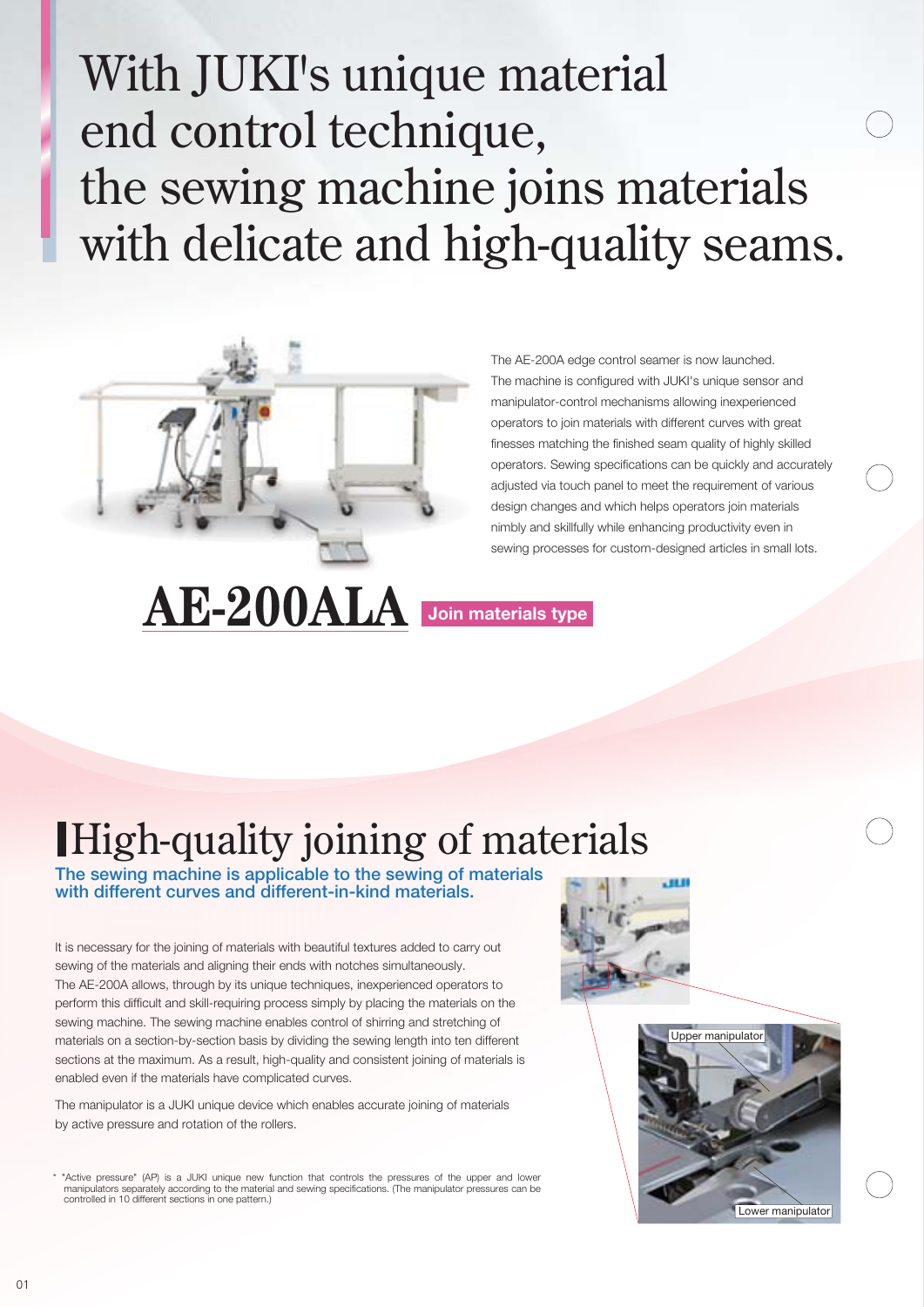

# **AE-200ALD Pin tuck type**

 $\bigcirc$ 

 $\bigcap$ 

The sewing machine is able to produce beautiful and equally-spaced pin tucks by installing the pin tuck device (40088621).





\* The total of the crest height and root width of one pair of pin tucks is 50 mm or less.

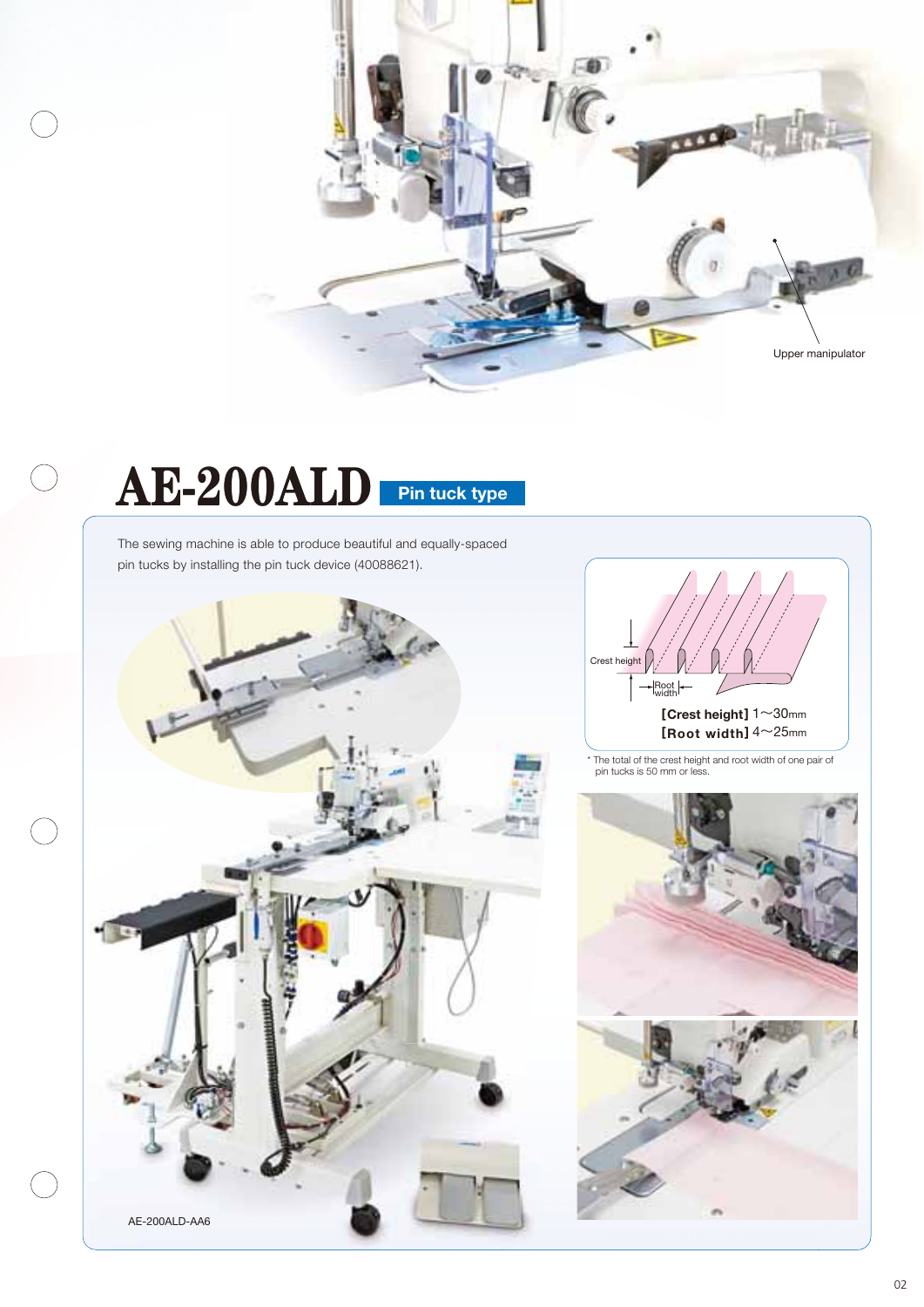

## **Applications**

**The sewing machine is applicable to many different processes such as sewing the center of the back and joining the sides of garment bodies of men's and ladies jackets and ladies skirts.**

| Men's wear<br>Ladies' wear | Runstitch sleeve, Attach facing, Join princess line seam, Join center back seam,<br>Join center back lining seam, Attach side body, Runstitch sleeve lining, Join sideseam |
|----------------------------|----------------------------------------------------------------------------------------------------------------------------------------------------------------------------|
| <b>Coat</b>                | Runstitch raglan sleeve, Runstitch sleeve lining, Attach facing                                                                                                            |
| <b>Bottom</b>              | Join inseam, Join sideseam, Join design seam of skirt panel                                                                                                                |
| <b>Other</b>               | Runstitch hood, etc.                                                                                                                                                       |



## Simple operation of the operation panel

**Sewing data can be input and programmed with ease on the operation panel.**

## **The number of pieces of sewing data that can be stored in its memory is 99 at the maximum.**

Setting and selection of all sewing data can be done on the operation panel. Data items are displayed in easy-to-understand pictographs on the LCD. As many as 99 different patterns of sewing data can be stored in its memory. One sewing pattern can be divided into 10 sections. For the respective sections, the number of stitches, top and bottom differential feed, and upper and lower manipulator pressures can be numerically input.

## **Cycle sewing**

The sewing machine is able to continuously carry out different processes such as joining the sides of right and left garment bodies and sewing the center of the back by means of the cycle function.

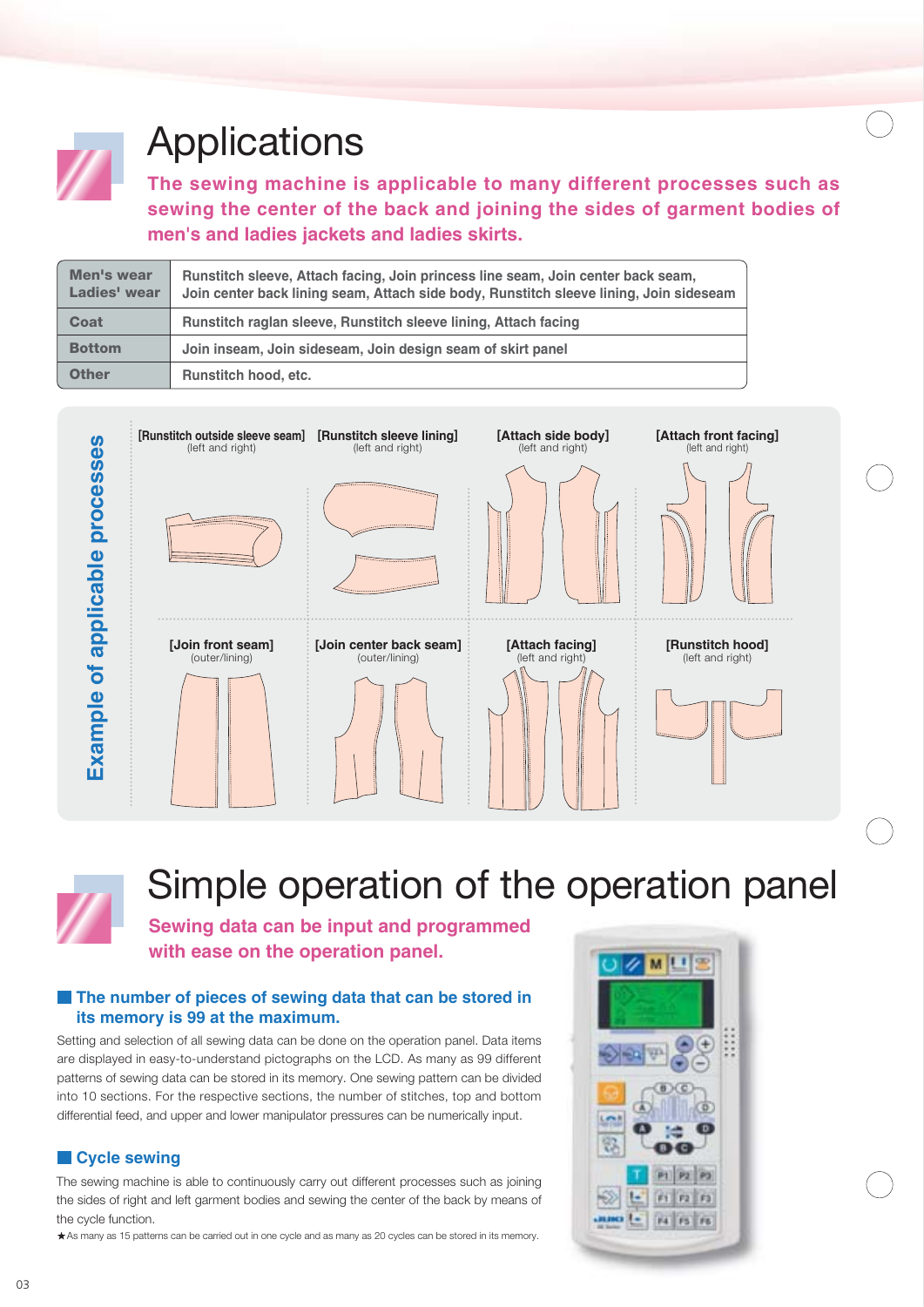

## Productivity is substantially increased.

**The operator is only required to place materials on the sewing machine. The sewing machine automatically and continuously sews the materials while aligning the materials' ends until the sewing end is reached.**

When comparing the length of time required to sew front-cloth sleeve arm top of ladies jackets by using the AE-200A with that by using a general lockstitch machine, the former requires only half the time required by the latter.

## **<Example of introduction>**

| Sewing and sewing conditions | Seam and stitch type                            |  |
|------------------------------|-------------------------------------------------|--|
| Item                         | Ladies' jacket (plain)                          |  |
| Process                      | Join outer outside sleeve seam (left and right) |  |
| Sewing dimention             | Approx. 500 mm                                  |  |
| Needle                       | DBX1 #11                                        |  |
| Thread                       | Tetron #50                                      |  |
| Sensor type                  | Upper 4mm / Lower 2mm                           |  |
| Material guide               | Upper 4mm / Lower 2mm                           |  |
| Seam allowance               | 10 <sub>mm</sub>                                |  |
| Stitch pitch                 | 2.5mm (bottom-feed)                             |  |
| Sewing speed                 | 2.800sti/min                                    |  |

## **Net processing time**



## **Work efficiency is substantially increased.**

\* The processing time differs with sewing conditions.

## **Standard devices and mechanisms for improved workability**

### **Air-blow table**

The sewing machine is provided as standard with an air blower which helps feed the material, thereby improving workability.

### **Bobbin winder**

In order to improve the workability at bobbin thread changing, the bobbin winder is placed on the top of the main motor cover.





## **Handy switch**

The start/pause switch is provided close at hand as standard. The switch is located near the position where the operator places the materials on the sewing machine, allowing the operator to carry out sewing in a responsive manner.



A timing belt drive system has been adopted for the AE-200A. This system allows the sewing machine to start sewing with no loss of the driving force.

\*TBD stands for Timing Belt Drive.





 $04$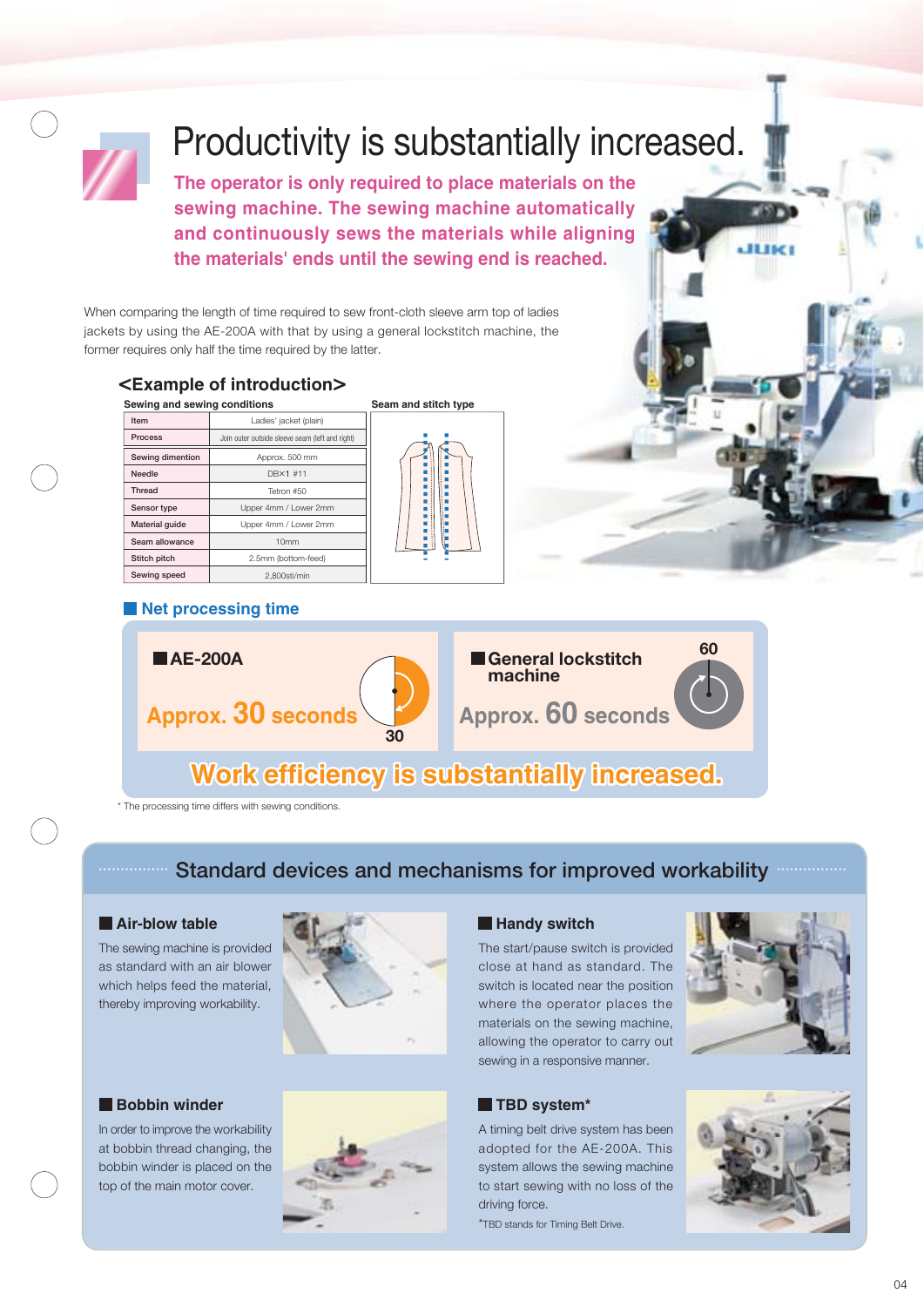

### **Clamp bar stacker / SS52**

Highly efficient stacking work is achieved by the use of the clamp bar stacker, thereby increasing productivity all the more. The clamp bar stacker comes with its unique cloth retaining mechanism to stack workpieces beautifully and accurately while preventing them from dropping.



#### **Bobbin thread remaining amount detecting device (40088623)**

The bobbin thread remaining amount detecting device warns the operator with its buzzer when the remaining amount of bobbin thread has reached a preset value. As a result, the operator can concentrate on sewing without worrying about the remaining amount of bobbin thread.



### **Micro-lifter (11243763)**

The micro-lifter helps prevent damage and puckering when sewing shaggy materials or elastic materials.



### **2-pedal switch unit (40084064)**

Since the sewing machine is provided with a tandem type foot pedal switch, the operator is able to start the sewing machine, lift up and down the presser foot and change over the stitch speed between high-speed and low-speed via foot control without removing their hands from the material being sewn.



## **4/2 cloth guide for small curves (18076356)**

This cloth guide is good at guiding materials at their small curve sections.

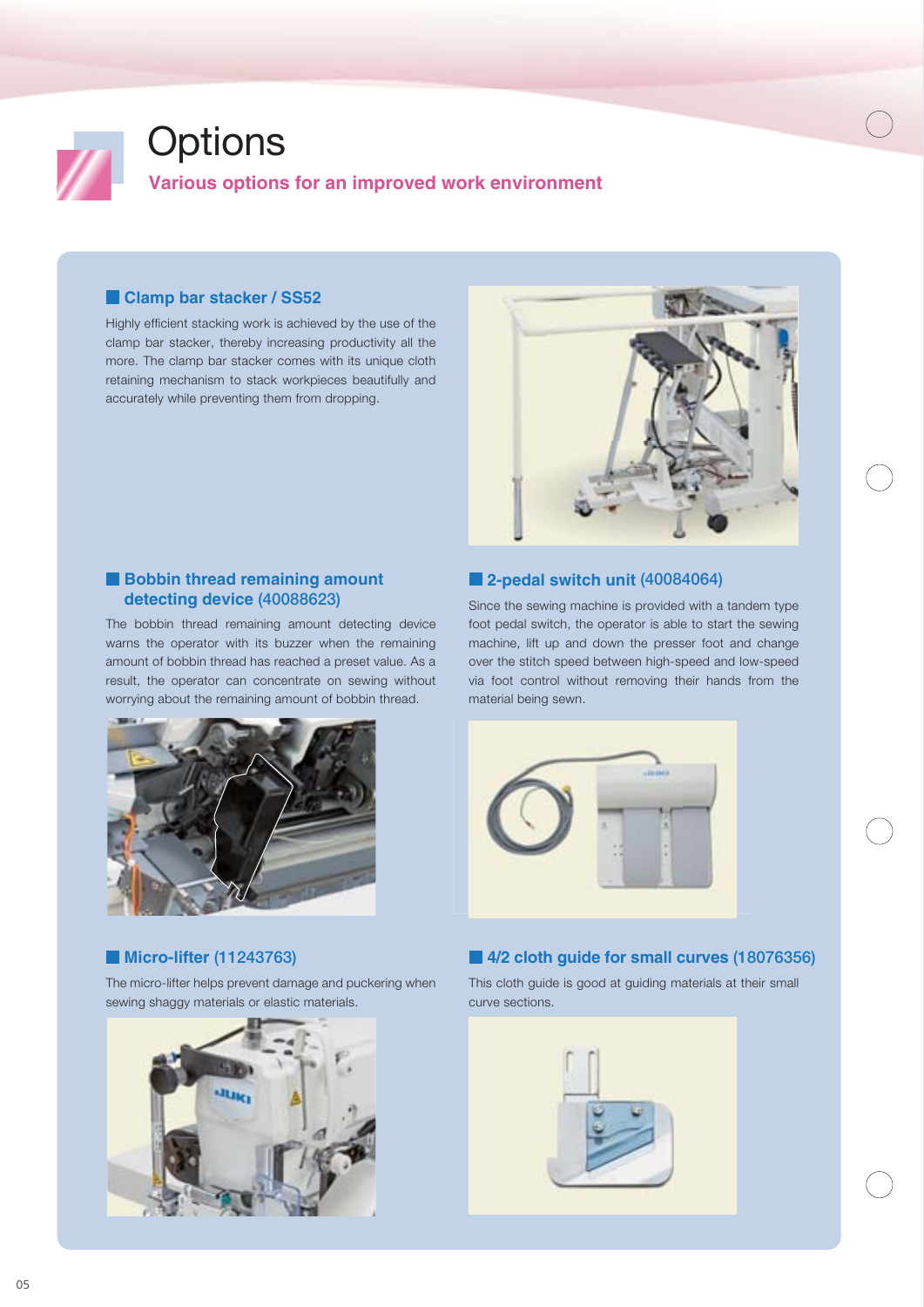#### **Others**

| <b>Description</b>                               | Parts No. | Feature                                                                                                                                                                 |  |
|--------------------------------------------------|-----------|-------------------------------------------------------------------------------------------------------------------------------------------------------------------------|--|
| Bobbin winder                                    | 40088627  | The automatic bobbin winder is an independent bobbin winding device.                                                                                                    |  |
| 4/4 sensor for heavy-weight materials            | 40084101  | The cloth guides are basically best-suited for sewing heavy-weight materials. Its upper<br>and lower clearances are both 4mm. Each clearance accommodates a 3.2mm thick |  |
| 4/4 cloth quide for heavy-weight materials       | 40088212  | material.                                                                                                                                                               |  |
| 4/4 sensor for light-weight materials            | 40084102  | The cloth guides are basically best-suited for sewing light-weight materials. Both the upper                                                                            |  |
| 4/4 cloth guide for light-weight materials       | 40088211  | and lower cloth guides have 2mm of clearance. Each of the guides accommodate<br>materials of which the thickness is 1.6mm at the maximum.                               |  |
| Throat plate for light-weight materials          | 22881601  | The gauge is effective when sewing delicate light-weight fabric and other materials<br>which are easily damaged by the standard throat plate and feed dog.              |  |
| Urethane top feed dog for light-weight materials | 40088215  |                                                                                                                                                                         |  |
| Bottom feed dog for light-weight materials       | 22881700  |                                                                                                                                                                         |  |
| Thread breakage detecting device                 | 40088632  | The sewing machine can be stopped immediately upon needle thread breakage by<br>using the thread breakage detecting device.                                             |  |
| 2/2 cloth guide for small curves                 | 18076059  | This cloth guide is good at guiding materials at their small curve sections.                                                                                            |  |
| 4/4 cloth guide for small curves                 | 18076257  |                                                                                                                                                                         |  |
| 4/2 cloth guide for small curves                 | 18076356  |                                                                                                                                                                         |  |
| High voltage transformar                         | 40005422  |                                                                                                                                                                         |  |
| 4/2 sensor for medium-weight materials           | 40084100  | Standard parts for joining.<br>They should be ordered when changing the seam specification from pin-tucking to joining.                                                 |  |
| 4/2 cloth quide for medium-weight materials      | 40088210  |                                                                                                                                                                         |  |

## **WHEN YOU PLACE ORDERS**

Please note when placing orders, that the model name should be written as follows:



\*In the case where the sensor category "A" is selected, the pin-tucking device of optional categories "A1," "A4" or "A6" cannot be selected.